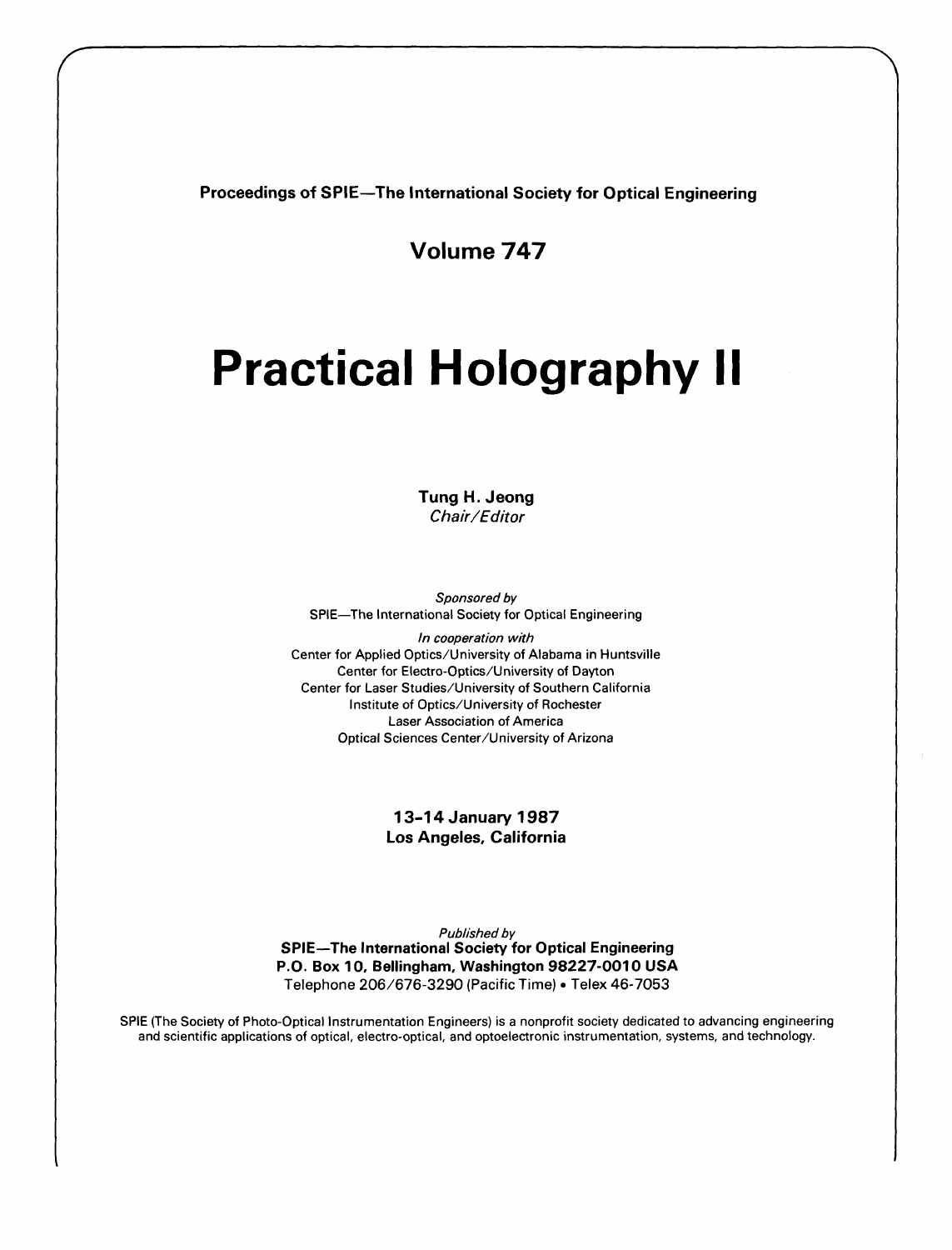## PRACTICAL HOLOGRAPHYII

## Volume 747

## **Contents**

| 747-01 Holographic synthetic microscopy, P. De Santis, F. Gori, G. Guattari, C. Palma, Univ. of Rome (Italy). 2          |  |
|--------------------------------------------------------------------------------------------------------------------------|--|
|                                                                                                                          |  |
| 747-02 High resolution holographic line scanner for use in diode laser printers, S.-Y. Hasegawa, F. Yamagishi, H. Ikeda, |  |
| 747-03 Holographic scanners for machine vision, printing, and bar code applications, R. D. Rallison, G. L. Heidt,        |  |
|                                                                                                                          |  |
|                                                                                                                          |  |
|                                                                                                                          |  |
| 747-05 Production of remote-sensed holographic stereograms in Canada, D. A. Duston, Consultant (Canada);                 |  |
|                                                                                                                          |  |
| 747-28 Holographic optical elements that diffract efficiently in the near-infrared for operation with laser diodes for   |  |
| spacecraft communications, C. Gilbreath, A. E. Clement, Naval Research Lab.; J. W. Wagner, Johns                         |  |
|                                                                                                                          |  |
| 747-06 Holography and holometry applications in dental research, G. C. Willenborg, Tufts Univ. School of Dental          |  |
|                                                                                                                          |  |
|                                                                                                                          |  |
| 747-19 Some fundamental limits of holography, H. J. Caulfield, Ctr. for Applied Optics/Univ. of Alabama in Huntsville;   |  |
|                                                                                                                          |  |
|                                                                                                                          |  |
| 747-29 Properties of reflection holograms recorded in Polaroid's DMP-128 photopolymer, R. T. Ingwall, M. Troll,          |  |
|                                                                                                                          |  |
| 747-23 Behavior and properties of real holographic recording materials, P. Fiala, J. Ruzek, T. Jerie, Czech Technical    |  |
|                                                                                                                          |  |
|                                                                                                                          |  |
| 747-13 Bride stripped bare: on the problems of interpretation of holographic art, A. Razutis, Simon Fraser Univ.         |  |
|                                                                                                                          |  |
| 747-14 Issues and concerns in the presentation and conception of commercial and fine art holography,                     |  |
|                                                                                                                          |  |
| 747-15 Holography, architecture, intention, S. Weber, E. King, R. lan, Advanced Environmental Research Group, Inc. 96    |  |
| 747-16 Holography-application to art: curatorial observations, S. Dinsmore, Independent curator (Canada).  102           |  |
| 747-17 Pseudocolor reflection holography-an artist's perspective, M. M. Crenshaw, Independent holographer                |  |
|                                                                                                                          |  |
| 747-18 Contemporary art world bias in regard to display holography, D. T. Lightfoot, Central Connecticut                 |  |
|                                                                                                                          |  |
|                                                                                                                          |  |
| 747-07 History of holographic display in Japan, F. Iwata, Toppan Printing Co., Ltd. (Japan).  116                        |  |
| 747-08 Construction of a holography organization: demands, problems, and projects, T. Ritzau, New Dimensions,            |  |
|                                                                                                                          |  |
| 747-30 The Museum of Holography-its role and policies in a changing environment, I. M. Lancaster, Museum of              |  |
|                                                                                                                          |  |
|                                                                                                                          |  |
|                                                                                                                          |  |

 $\sim$ 

(continued)